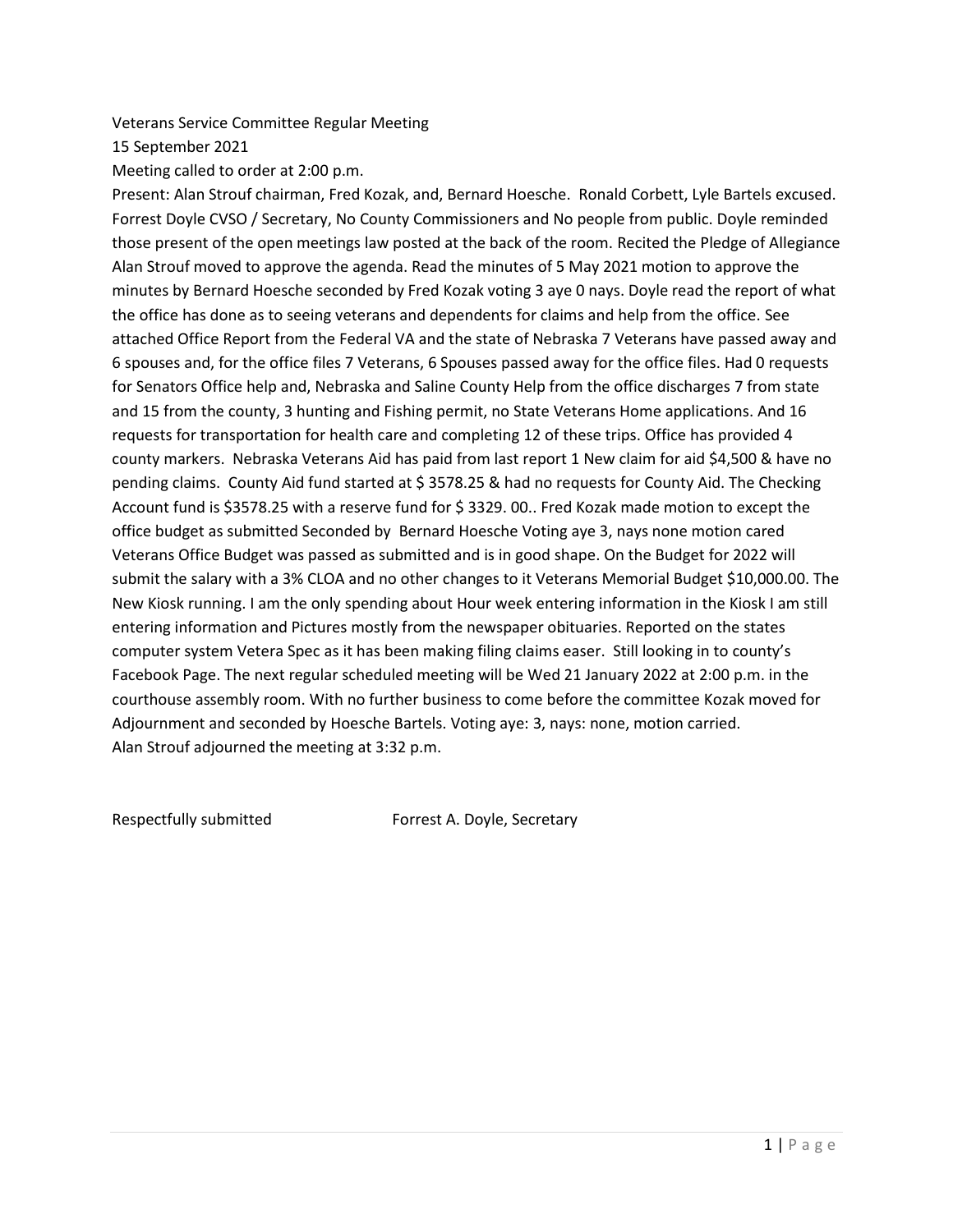| <b>FEDERAL ENTITLEMENTS</b>                |                         |                    |                |              |  |  |  |
|--------------------------------------------|-------------------------|--------------------|----------------|--------------|--|--|--|
|                                            | <b>INTERVIEW</b>        | <b>APPLICATION</b> | <b>CLAIM</b>   | <b>OTHER</b> |  |  |  |
|                                            |                         |                    |                |              |  |  |  |
| <b>VETERAN</b>                             | Veteran                 |                    |                |              |  |  |  |
| <b>COMPENSATION</b>                        | 5                       | 3                  | 4              |              |  |  |  |
| <b>INCREASE S/C COMPENSATION</b>           | 3                       | 4                  | $\overline{2}$ |              |  |  |  |
| <b>APPOINT VETS ORGANIZATION 21-22</b>     | 5                       | 4                  | 4              |              |  |  |  |
| <b>NON-SERVICE PENSION VET</b>             | 3                       | 1                  | $\mathbf 0$    |              |  |  |  |
| <b>EDUCATION</b>                           | $\bf{0}$                | $\mathbf 0$        | $\mathbf 0$    |              |  |  |  |
| <b>HOME LOAN</b>                           | $\bf{0}$                | $\mathbf 0$        | $\pmb{0}$      |              |  |  |  |
| DISCHARGE / DD-214 SF180                   | 5                       | 5                  | $\mathbf 0$    |              |  |  |  |
| VA HEALTH CARE 10-10 EZ                    | 3                       | $\overline{2}$     | 1              |              |  |  |  |
| VA HEALTH CARE 10-10 EZR ANNUAL UPDATE     | $\mathbf 0$             | $\mathbf 0$        | $\mathbf 0$    |              |  |  |  |
| REQUEST HEALTH CARE APPOINTMENT            | 5                       | 5                  | $\mathbf 0$    |              |  |  |  |
| <b>INSURANCE</b>                           | $\mathbf 0$             | $\mathbf 0$        | $\mathbf 0$    |              |  |  |  |
| <b>REQUEST COPY OF CLAIM FILE</b>          | $\mathbf 0$             | $\mathbf 0$        | $\mathbf 0$    |              |  |  |  |
| <b>DECEASED VETERAN / SPOUSE</b>           | 8/6                     |                    | 8/6            |              |  |  |  |
| <b>HOMESTEAD LETTER</b>                    | $\mathbf 0$             | 24                 | 16             |              |  |  |  |
| <b>CHAMPVA FOR FAMILY</b>                  | $\mathbf 0$             | $\mathbf 0$        | $\mathbf 0$    |              |  |  |  |
| <b>APPEAL RATING DECISION</b>              | 4                       | 1                  | $\mathbf 0$    |              |  |  |  |
| <b>DEBIT WAIVER</b>                        | $\overline{\mathbf{2}}$ | $\mathbf 0$        | $\mathbf 0$    |              |  |  |  |
| PENSION VERIFICATION REPORT                | 0                       | $\mathbf 0$        | $\mathbf 0$    |              |  |  |  |
|                                            |                         |                    |                |              |  |  |  |
|                                            |                         |                    |                |              |  |  |  |
|                                            |                         |                    |                |              |  |  |  |
|                                            |                         |                    |                |              |  |  |  |
| <b>WIDOWS / CHILDERN</b>                   | <b>Spouse</b>           |                    |                |              |  |  |  |
| DIC / WIDOWS PENSION                       | $\overline{\mathbf{4}}$ | 3                  | $\mathbf 0$    |              |  |  |  |
| <b>APPOINT VETERANS ORGANIZATION 21-22</b> | 4                       | 3                  | 3              |              |  |  |  |
| <b>BURIAL BENEFITS</b>                     | 4                       | $\mathbf{2}$       | $\pmb{0}$      |              |  |  |  |
| <b>VA HEADSTONE / MARKER</b>               | 4                       | 4                  | $\mathbf 0$    |              |  |  |  |
| PENSION VERIFICATION REPORT                | $\mathbf 0$             | $\mathbf 0$        | $\mathbf 0$    |              |  |  |  |
| <b>INSURANCE CLAIM</b>                     | $\mathbf 0$             | $\mathbf 0$        | $\mathbf 0$    |              |  |  |  |
| <b>CHAMPVA FOR FAMILY</b>                  | $\mathbf 0$             | $\mathbf 0$        | $\mathbf 0$    |              |  |  |  |
| <b>REQUEST APPOINTMENT</b>                 | $\mathbf{2}$            | $\mathbf{2}$       |                |              |  |  |  |
| <b>NATIONAL CEMETERY</b>                   | 3                       | $\mathbf 0$        | $\mathbf 0$    |              |  |  |  |
|                                            |                         |                    |                |              |  |  |  |
|                                            |                         |                    |                |              |  |  |  |
| <b>OTHER</b>                               |                         |                    |                |              |  |  |  |
| <b>CONGERESSAL HELP REQUESTS</b>           | $2^{\circ}$             | $\overline{2}$     | $\mathbf 0$    |              |  |  |  |
|                                            |                         |                    |                |              |  |  |  |
|                                            |                         |                    |                |              |  |  |  |
|                                            |                         |                    |                |              |  |  |  |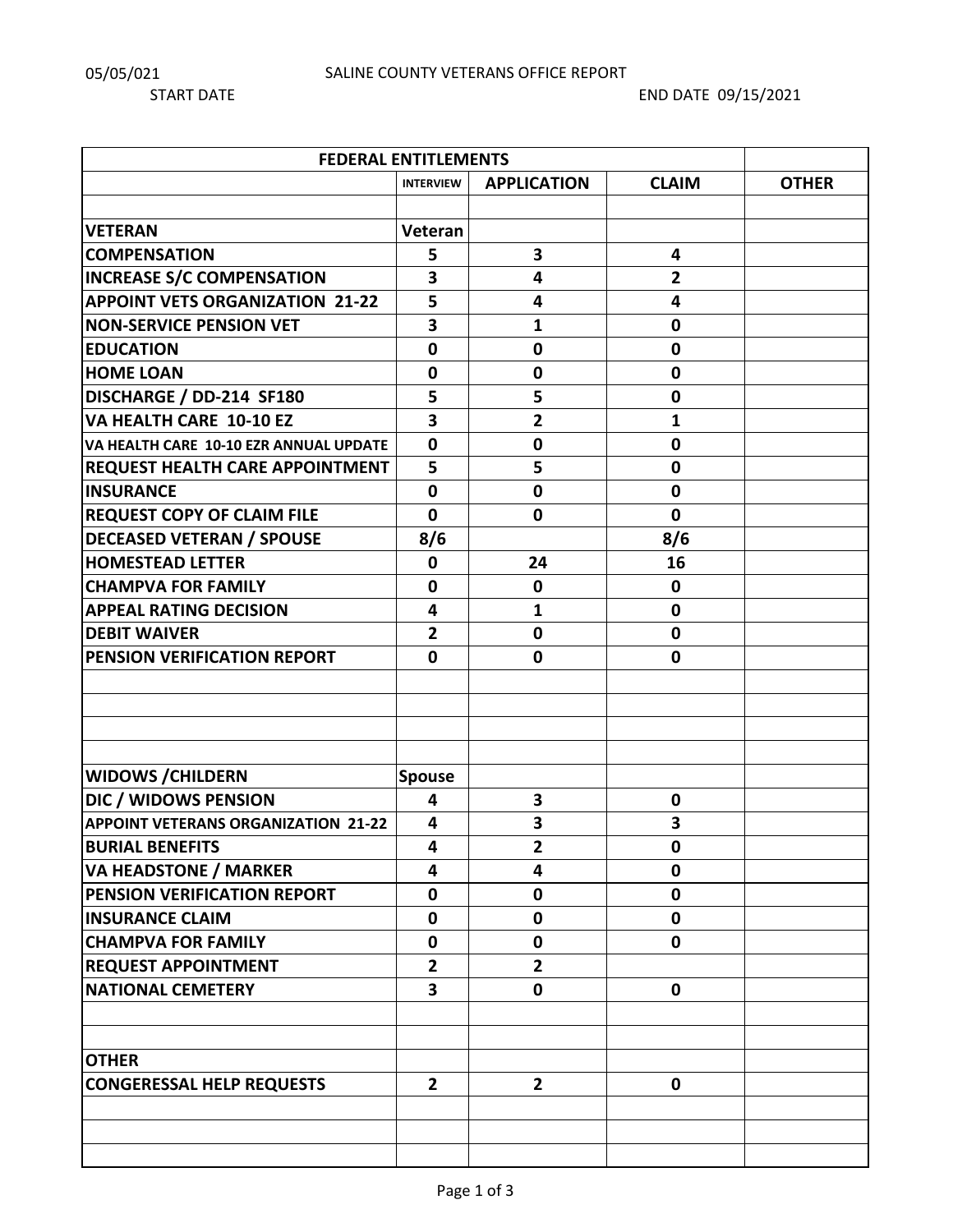START DATE START DATE OF THE START DATE OF THE START DATE OF THE START DATE OF THE START OF THE START OF THE START OF THE START OF THE START OF THE START OF THE START OF THE START OF THE START OF THE START OF THE START OF

| <b>NEBRASKA STATE ENTITLEMENTS</b> |                  |                         |                         |              |  |  |  |
|------------------------------------|------------------|-------------------------|-------------------------|--------------|--|--|--|
|                                    | <b>INTERVIEW</b> | <b>APPLICATION</b>      | <b>CLAIM</b>            | <b>OTHER</b> |  |  |  |
|                                    | Veteran          |                         |                         |              |  |  |  |
| <b>VETERAN</b>                     |                  |                         |                         |              |  |  |  |
|                                    |                  |                         |                         |              |  |  |  |
| <b>NEBRASKA VETERANS AID</b>       | $\overline{2}$   | $\overline{2}$          | $\mathbf{1}$            | $\mathbf{1}$ |  |  |  |
|                                    |                  |                         |                         |              |  |  |  |
| <b>DISCHARGE / DD-214</b>          | 8                | 6                       | 6                       |              |  |  |  |
|                                    |                  |                         |                         |              |  |  |  |
| <b>HUNTING FIHING PERMITS</b>      | 4                | $\overline{2}$          | $\overline{2}$          |              |  |  |  |
|                                    |                  |                         |                         |              |  |  |  |
| <b>NEBRASKA VETERANS HOME</b>      | $\mathbf 0$      | $\mathbf 0$             | $\mathbf 0$             |              |  |  |  |
|                                    |                  |                         |                         |              |  |  |  |
| <b>NEBRASKA VETERANS CEMETRY</b>   | 5                | $\mathbf 0$             | $\mathbf 0$             |              |  |  |  |
|                                    |                  |                         |                         |              |  |  |  |
| <b>APPEAL DECISION</b>             | $\mathbf 0$      | $\mathbf 0$             | $\mathbf 0$             |              |  |  |  |
|                                    |                  |                         |                         |              |  |  |  |
| <b>BURIAL CARDS</b>                | 8                |                         |                         |              |  |  |  |
|                                    |                  |                         |                         |              |  |  |  |
|                                    |                  |                         |                         |              |  |  |  |
| <b>OTHER</b>                       |                  |                         |                         |              |  |  |  |
|                                    |                  |                         |                         |              |  |  |  |
|                                    |                  |                         |                         |              |  |  |  |
| <b>SALINE COUNTY ENTITLEMENTS</b>  |                  |                         |                         |              |  |  |  |
|                                    | Veteran          |                         |                         |              |  |  |  |
| <b>SALINE COUNTY VETERANS AID</b>  | $\mathbf 0$      | $\mathbf 0$             | $\mathbf 0$             |              |  |  |  |
|                                    |                  |                         |                         |              |  |  |  |
| <b>TRANSPORTATION REQUESTS</b>     | 12               | 8                       | $\overline{\mathbf{z}}$ |              |  |  |  |
|                                    |                  |                         |                         |              |  |  |  |
| <b>MEMORIAL</b>                    | 9                | $\overline{\mathbf{z}}$ | $\overline{\mathbf{z}}$ |              |  |  |  |
|                                    |                  |                         |                         |              |  |  |  |
| <b>HOME VISITS / LETTERS</b>       | $\overline{2}$   | $\overline{2}$          | $\overline{2}$          |              |  |  |  |
|                                    |                  |                         |                         |              |  |  |  |
| <b>MEETINGS ATTENDED</b>           | 8                | 8                       | 8                       |              |  |  |  |
|                                    |                  |                         |                         |              |  |  |  |
| <b>DECEASED VETERAN / SPOUSE</b>   | 8/6              |                         |                         |              |  |  |  |
|                                    |                  |                         |                         |              |  |  |  |
| <b>COUNTY MARKERS</b>              | $6\phantom{1}$   | 6                       |                         |              |  |  |  |
|                                    |                  |                         |                         |              |  |  |  |
| <b>DISCHARGE / DD-214</b>          | 8                | 5                       | 5                       |              |  |  |  |
|                                    |                  |                         |                         |              |  |  |  |
| <b>OTHER NON VETERAN REQUEST</b>   | $\pmb{0}$        | $\mathbf 0$             | $\mathbf 0$             |              |  |  |  |
|                                    |                  |                         |                         |              |  |  |  |